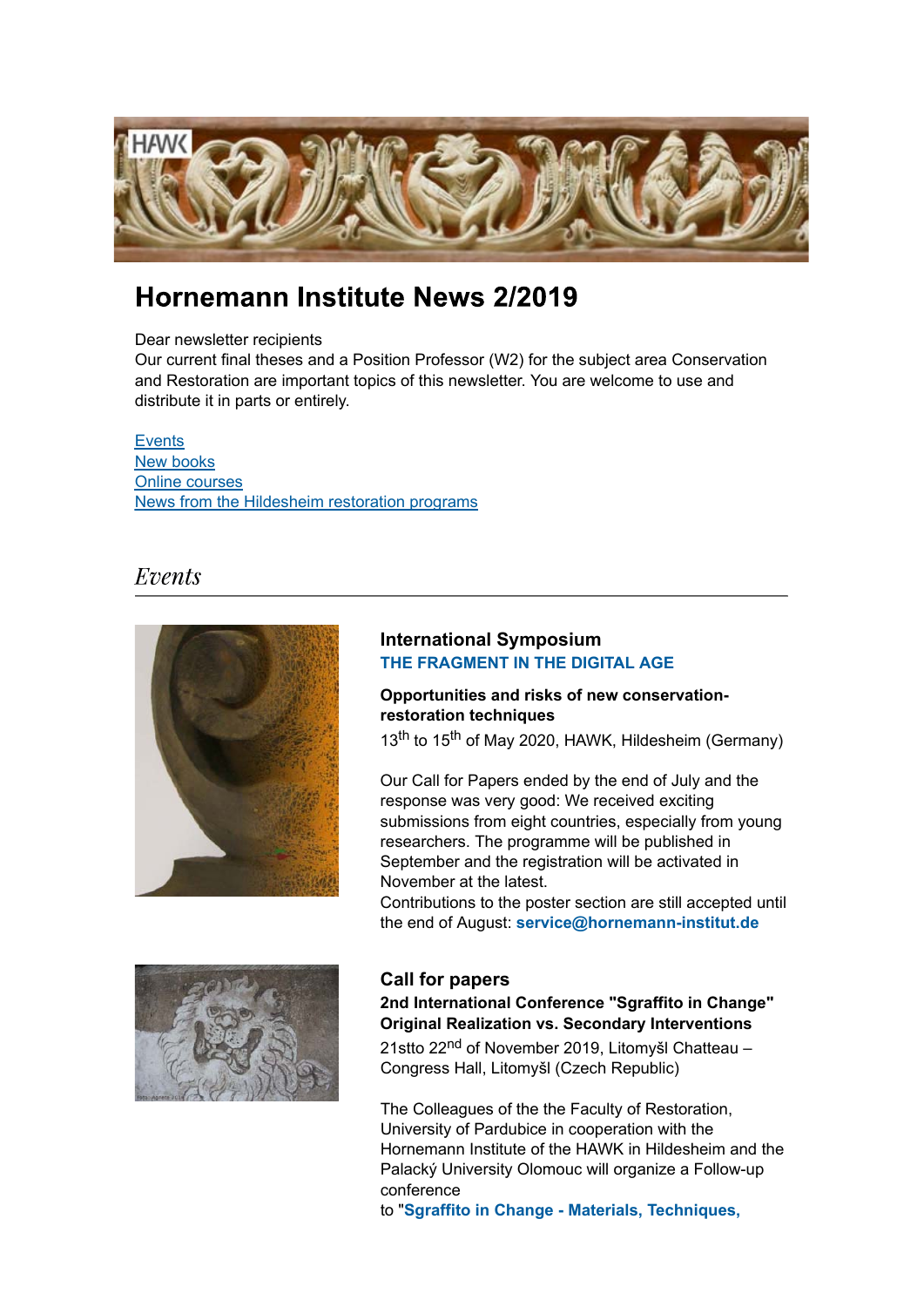### **Topics, and Preservation**".

Contributions to the Call for Papers will be accepted until the end of September 2019. Further information can be found **here**.

New books



### **Preview:**

In Autum 2019 the Conference Papers of the Interdisciplinary Conference **Church Climate - Preventive conservation of the interior furnishings** (January 2019, HAWK in Hildesheim) will be published

# **Online** courses

## **September 17th to November 18th 2019**

These online courses facilitate individual study with regard to time management, learning speed and the depth of knowledge you wish to achieve. You can check your personal progress with the help of tests. Tutors will assist you whenever you encounter technical or content-related difficulties. Participants will receive a Hornemann Institute certificate upon successful completion of the program and after passing a final on-line examination.

- **Microbial Infestation of Objects of Art and Cultural Heritage** by Barbara Hentschel M.A. and Prof. Dr. Karin Petersen
- **Restoration Theories and Methods from 1945 to the Present Day** by Prof. Dr. Ursula Schädler-Saub (This course is also available in a **Spanish language Version**)
- **The Examination of Transparent Coatings on Furniture and Wooden Objects** by Prof. Dr. Gerdi Maierbacher-Legl, Dr. Julia Schultz M.A. and Merle Strätling M.A
- **Conservation of Globes** by Mag. Dr. hab. Patricia Engel and Michael Højlund Rasmussenby

### **Following courses are in German language:**

- **Sicherer Umgang mit kontaminiertem Kulturgut** (Working safely with contaminated cultural Heritage)
- **Fotografie als Werkzeug der Dokumentation und Untersuchung** (Photography as a tool for documentation and investigation)
- **Grundlagen der Holzkunde. Eigenschaften Verwendung Schäden**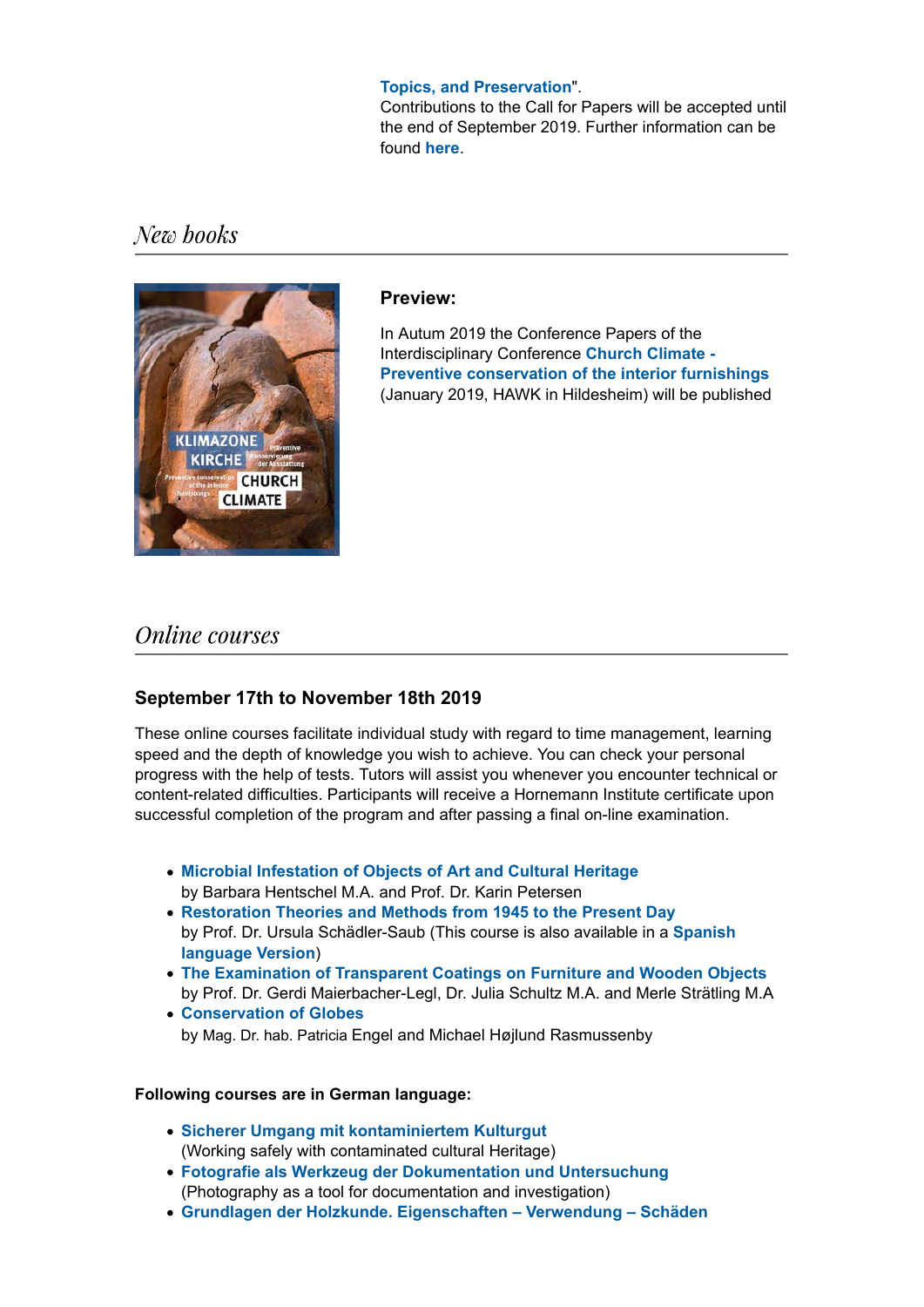**– Untersuchungsmethoden erläutert am Beispiel von Eichenholz** (Basic wood science. Features - use - damage - examination Methods explained by the example of oak)

- **Saccharidische Bindemittel und Kleber** (Saccharide Binding Media and Adhesives)
- **Schädigung von Kulturgut durch Salze**
- (Damage to Cultural Heritage from Salt)
- **Erhaltung von Wachsmoulagen**
- (Conservation of Wax Moulages)

For further Information see **here**.

# News from the Hildesheim restoration programs



# **Position**

**Professor (W2) for the subject area Conservation and Restoration of stone and archtectural surfaces**



# **Second European Day of Conservation-Restoration of Cultural Heritage**

The HAWK Restoration department will participate in the second **European Day of Conservation-Restoration of Cultural Heritage** on October 13th 2019. More details can be found later **here.** Among other things, the restoration workshops will be open.



# **Recently academic theses at the HAWK**

### *Bachelor Theses*

Burkard, Carla:

**Untersuchung schwer beschädigter Urkunden aus dem Stadtarchiv Hildesheim und Erstellung eines Konservierungskonzepts**

Chiu, Tzu-Hsin:

Vorsatzreparaturen des 20. Jahrhundert an Büchern aus der Bibliothek Uffenbach. Risikobewertung und konservatorische Handlungsmöglichkeiten

### Liedloff, Katja:

**Untersuchung großformatiger Tafelwerke der Bibliothek des Roemer- und Pelizaeus-Museums Hildesheim und Erstellung eines Konzepts zur Umlagerung**

Mock, Alexander: **Eine Rokoko Wanddekoration – Befestigung von**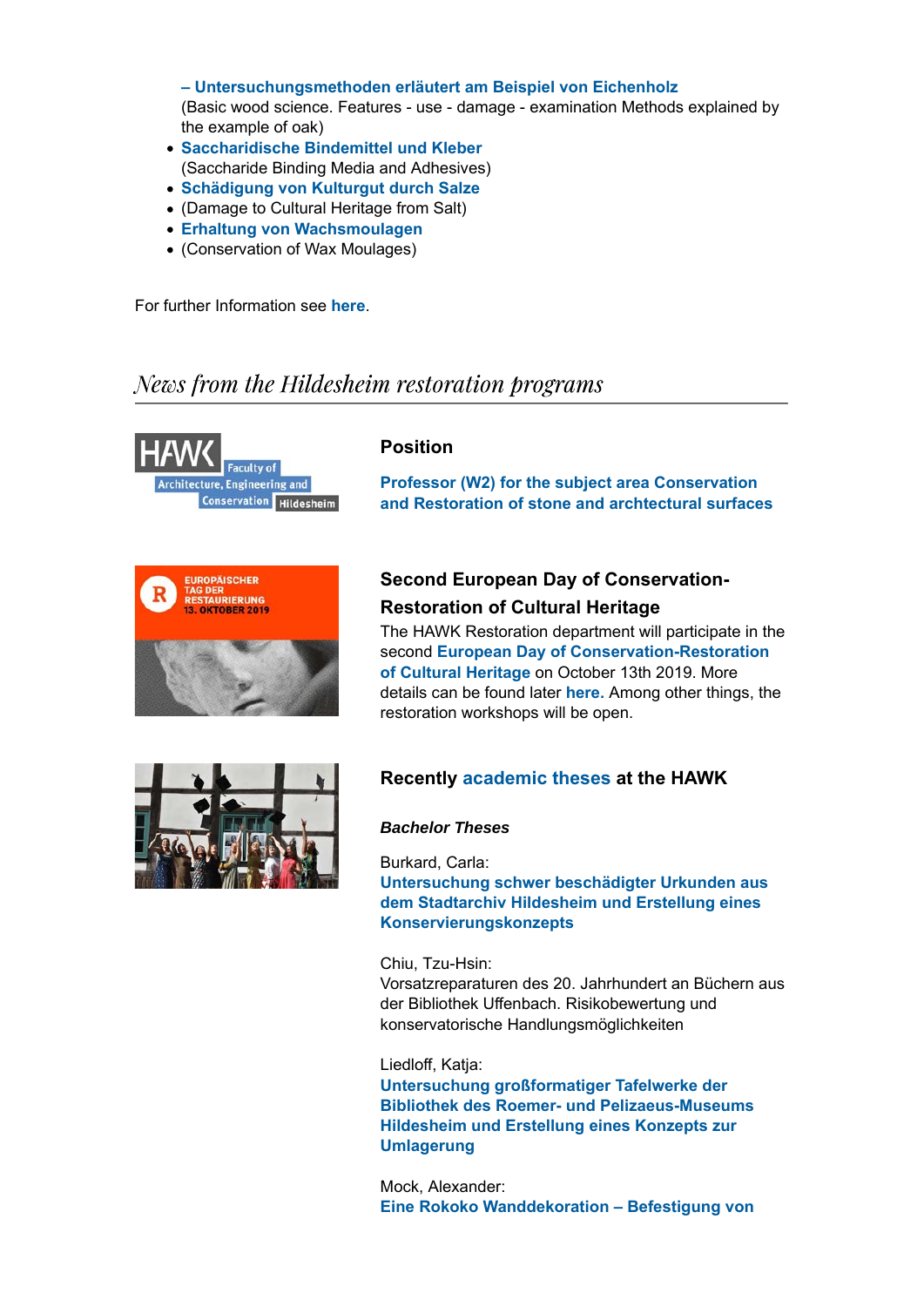#### **hölzernen Applikationen auf textilen Träger**

Müller, Vanessa: **Untersuchungskriterien zur Feststellung der Benutzbarkeit am Beispiel der Altbestände der TIB**

Näthe, Jacqueline: **Systematische Untersuchung zur Werktechnik und zum Zustand eines Holzdeckels**

### Rinne, Desiree:

**Praxisbezogene Untersuchungen zur ATP/AMP Messung bei der Qualitätskontrolle von Reinigungsarbeiten**

Schraeder, Dorothee: **Zwei figürliche Keramikgefäße aus Altperu. Befundsicherung und Behandlungskonzept mit dem Schwerpunkt auf einer Abnahme rezenter Überzüge**

### *Master Theses*

Beckmann, Anett: **Das Wohnhaus des Architekten Sep Ruf in Gmund am Tegernsee. Erfassung von Bestand und Zustand der Holzausstattung**

#### Chao, Hsiao-Hsuan:

**Kunsttechnologische Untersuchung der polychrom gefassten Skulptur "Stehende Madonna mit Kind" aus der Kunstsammlung der Georg-August-Universität Göttingen**

#### Floss, Bianca:

**Der Einsatz von Cyclododecan zur Trennung von verblocktem Papier**

Graf, Juliane:

**Entwicklung eines Konzepts für die stabilisierende Konservierung alaungegerbter mittelalterlicher Ledereinbände der Dombibliothek Hildesheim**

### Kahl, Merit Leona:

**Der barocke Hochaltar aus dem Dom zu Braunschweig. Befundsicherung und Konzept zur Neudeponierung**

### Mertins, Milena:

**Zwischen Chance und Risiko. Zur Freilegung von profanen Wandmalereien (14.-16. Jh.) in den letzten 25 Jahren in der Bundesrepublik Deutschland**

### Pfeifer, Jana:

**Ein bemaltes Deckenpaneel aus dem Museum für Islamische Kunst zu Berlin - Technologische Untersuchung und Erstellung eines Behandlungskonzeptes.**